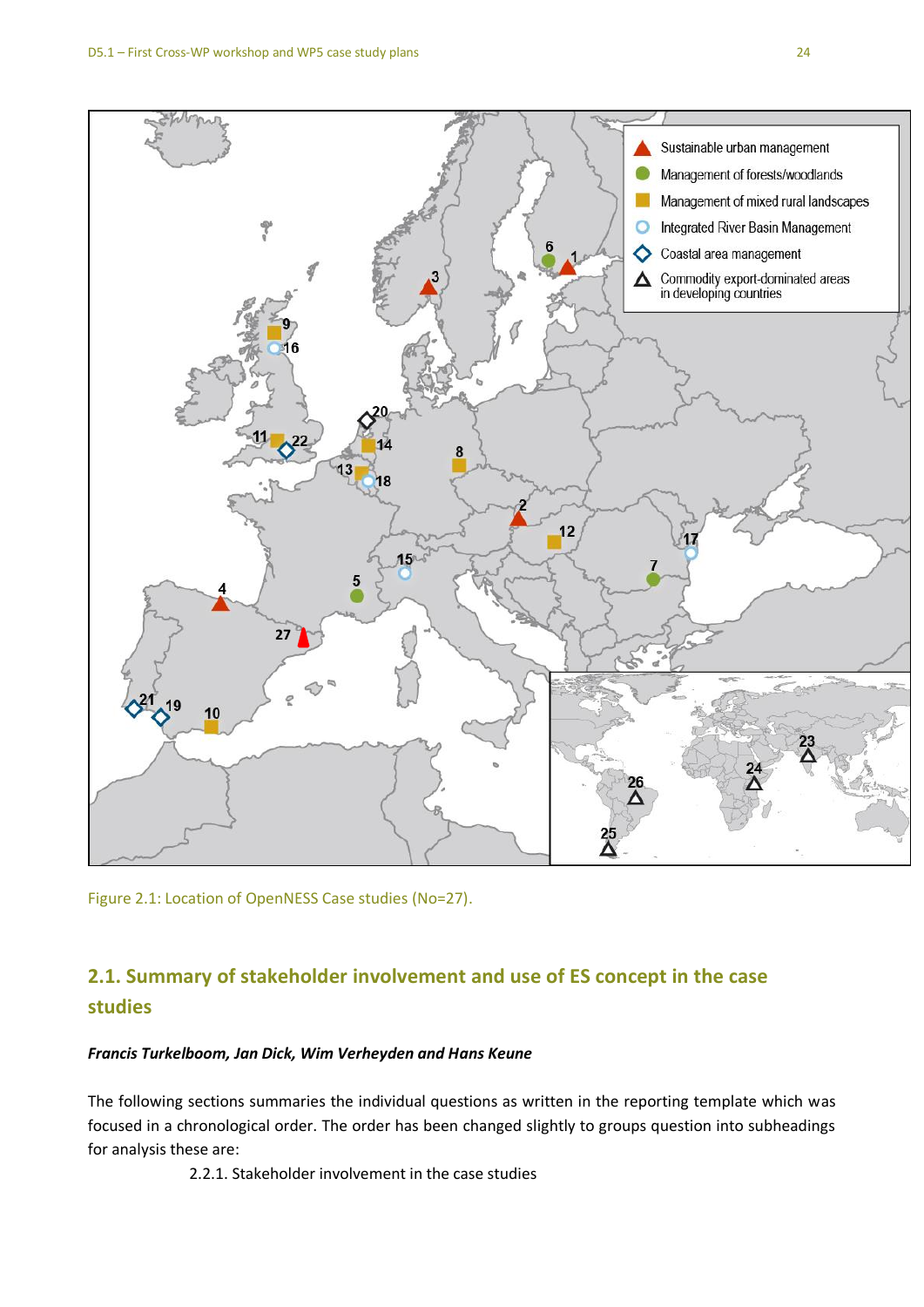- 2.2.2. Establishment of the CAB
- 2.2.3. Functioning of the CAB
- 2.2.4. CAB activities
- 2.2.5. Use of ecosystem services and natural capital concepts
- 2.2.6. Expected outputs/deliverable and possible risks

Some of the questions lend themselves to numerical analysis while others are more descriptive. The reader is encouraged to read the complete reports in section 2.2 to obtain a full understanding of each case study.

## **2.2.1 Stakeholder involvement in the case studies**

| Q6: In which phase is this sub-project? |                   |  |
|-----------------------------------------|-------------------|--|
| 1. Starting up                          | 5. Planning       |  |
| 2. Identifying stakeholder positions    | 6. Implementation |  |
| and problem formulation                 | 7. Evaluation     |  |
| 3. Resource mobilisation                |                   |  |
| 4. Development of a shared vision       |                   |  |
|                                         |                   |  |

In total 22% of the case studies reported they were in project phase 1 Starting up; 41% were at project phase 2: Identifying stakeholder positions and problem formulation while 18% reported they were at project phase 4: Development of a shared vision (Fig x). The remaining projects 8 projects reported a range of project phases (Fig x)

The reporting of a range of project phases reflects that currently the ecosystem service a concept is not simply following a stepwise progression with the project phases effectively overlapping.



Figure 2.2: Frequency of project phase of the 27 OpenNESS projects on October 2013 (note if more than one project phase reported the mid-point is reported).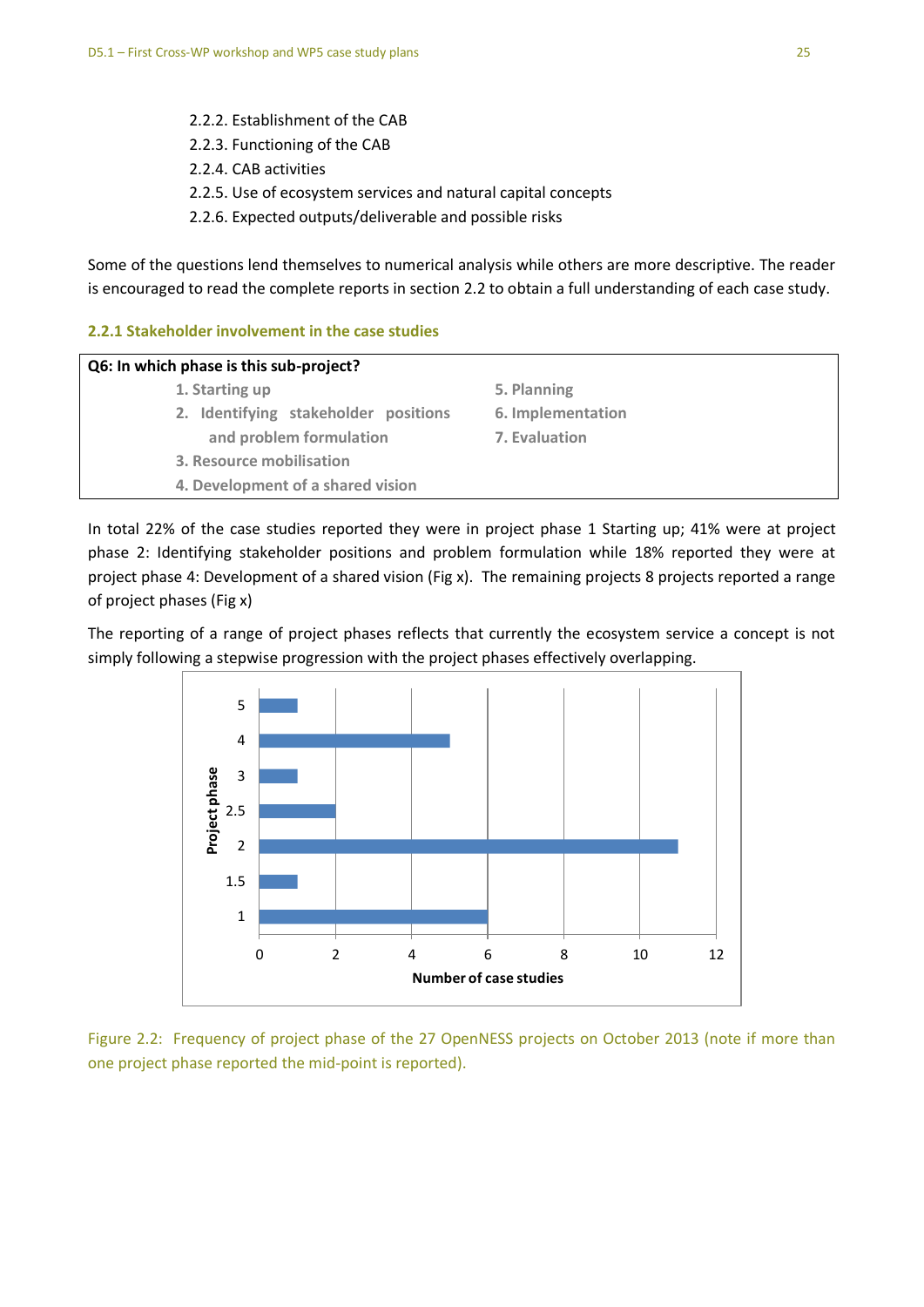



## **Q9: Who will benefit from the results of this sub-project? Q10: Who will be negatively affected from the results of this sub-project?**

Over the 27 case studies, 12 types of affected stakeholder groups could be distinguished. As most projects are in a starting phase, these answers reflect the anticipated effects by the case coordinators. The most often mentioned beneficiaries are - not surprisingly - natural resources management organizations and local communities. Typical sectors that make use of the open space are also mentioned, such as agriculture, fishery, forestry, recreation and tourism, conservation organizations, and business. On the policy level, all levels of policy making were mentioned: local decision- and policy makers, national governments and EU. Finally, also scientists and consultants were mentioned as a separate beneficiary group. Some explanation on the expected impact on the most important groups is summarized here:

 Local communities: In more than half of the cases, local communities are expected to benefit from the project. Examples are: nearby communities, downstream communities, water customers, and various user groups. In some cases, local people could also be negatively affected: e.g. people overexploiting natural capital for short-term gain, people who might dislike changes in the structure of the landscape, or communities who lose access to nature (e.g. by offsetting in other areas). A special group is the land owners. Although they might benefit as the rest of the community of the improved ES delivery, they also might face restrictions on their property rights, and/or a decline or increase in the real estate prices.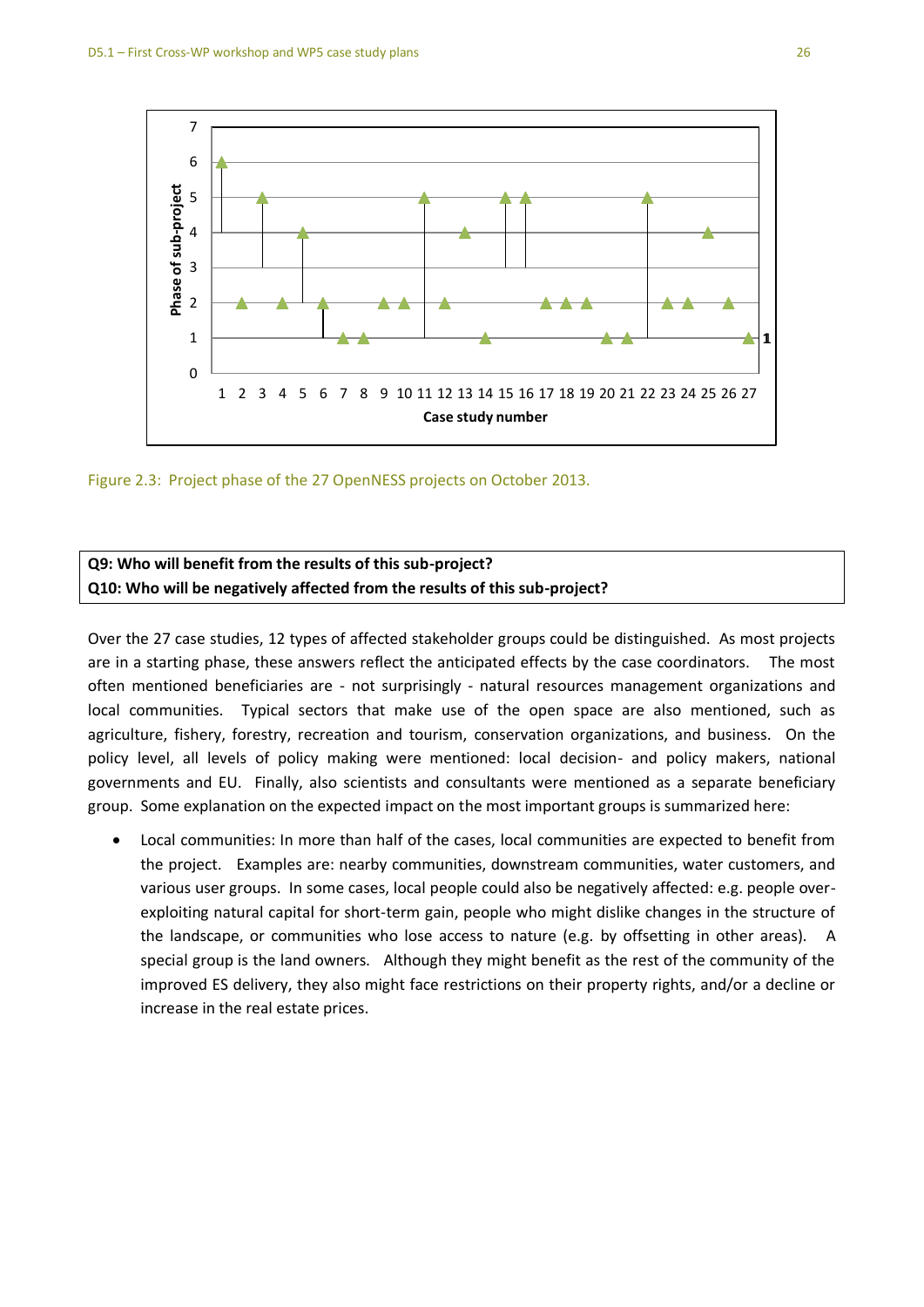

Figure 2.4: Expected positive and/or negative impacts on stakeholders groups in OpenNESS cases, measured on October 2013 (No=27). (One project = 1 counting. Sub-projects were counted separately, if the answers to the question were different for the different sub-projects).

- Agriculture, forestry and fishery: These sectors are expected to be affected both positively and negatively (depending on the case). Farming and forestry sectors could benefit from more sustainable delivery and/or management of ES needed for agricultural production, but could also benefit from alternative opportunities (e.g. shared use of land, agricultural landscape management, certification, payments to generate ES or to create nature on their land). On the other hand, some fragile areas might be taken out of production or some intensively managed agricultural lands could face from some restrictions.
- Investors and business: Opportunities were mentioned for businesses which require a reliable water flow or which are prone to flooding, e.g. the off-setting sector and bio-energy producers. On the other hand, conventional grey infrastructure designers or investors which are seeking benefit from unsustainable use of targeted ES and NC stocks might experience restrictions.
- Society at large: These benefits mainly refer to reduction of carbon dioxide emissions, more cost efficient way of managing nature and landscapes, maintenance of desired ES, and better protection of biodiversity.
- Natural resources management organizations: These include forest administrations, protected area managers, water management bodies, environmental agencies, urban planning agencies… Their benefits are mainly indirect. By more accurate information about the processes, quantity and/or value of ES/NC, these agencies will have better data to base their strategies/plans on, or to justify their protection. In some cases, they are also expected to benefit directly, by better delivery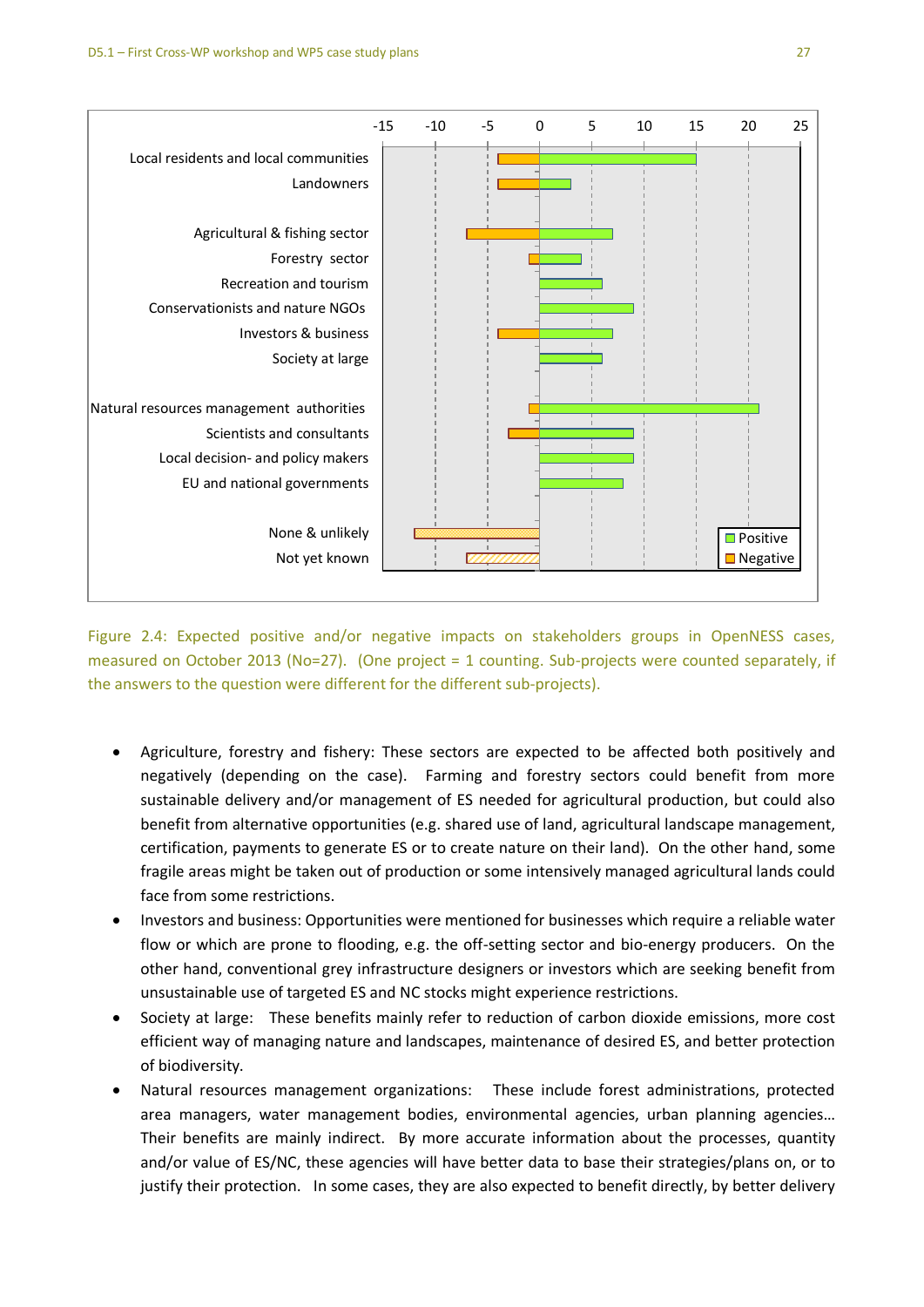of desired ES. On the other hand, agencies which have a very sectorial approach might perhaps be less receptive to the results of the project (mentioned in 1 case).

 Policy support and policy makers at different levels are expected to benefit from more accurate information and better planning tools.

# **2.2.2. Establishment of the Case Study Advisory Board (CAB)**

## **Q14: What do you expect from involving stakeholders in your CAB?**

Expectations from the case coordinators of involving stakeholders in the case studies via a case study advisory board (CAB) in OpenNESS cases can be sub-divided in 4 main categories:

- Problem solving (37%): This is perceived as the most important advantage by the case coordinators. It is expected that better opportunities, wins-wins, conflict solving solutions, better suggestions for planning or policy could be found. In this way, the final research findings are expected to have a higher relevance, credibility, legitimacy, ownership and (institutional and/or public) support from the stakeholders. Finally, it is expected to smoothen the dissemination and implementation of the project results.
- Increased interaction between actors (31% of all the provided answers): Ten cases mention that one of the major benefits of working together within a CAB will be improved consultation, dialogue, collaboration, deliberation among the main stakeholders and the researchers. This is expected to improve the co-development of knowledge, to raise awareness (regarding sustainable land-use, use of ES concept), to set research priorities, to ensure that the research is close to the actual knowledge needs, and to guide the next steps.
- Support research process (20%): Several case coordinators also see direct benefits to their research activities. Working with the CAB is expected to provide support for research from the key stakeholders, easier access to data and knowledge, feedback to the research results, and testing and validation of results or proposed policy instruments.
- Diagnosis (12%): Engagement with all involved actors is expected to get a better picture of the issues at stake, such as: policy-making and management, dynamics in the region, complexity, conflicts and underlying values and interests of different stakeholders, constraints related to the operationalization of ES.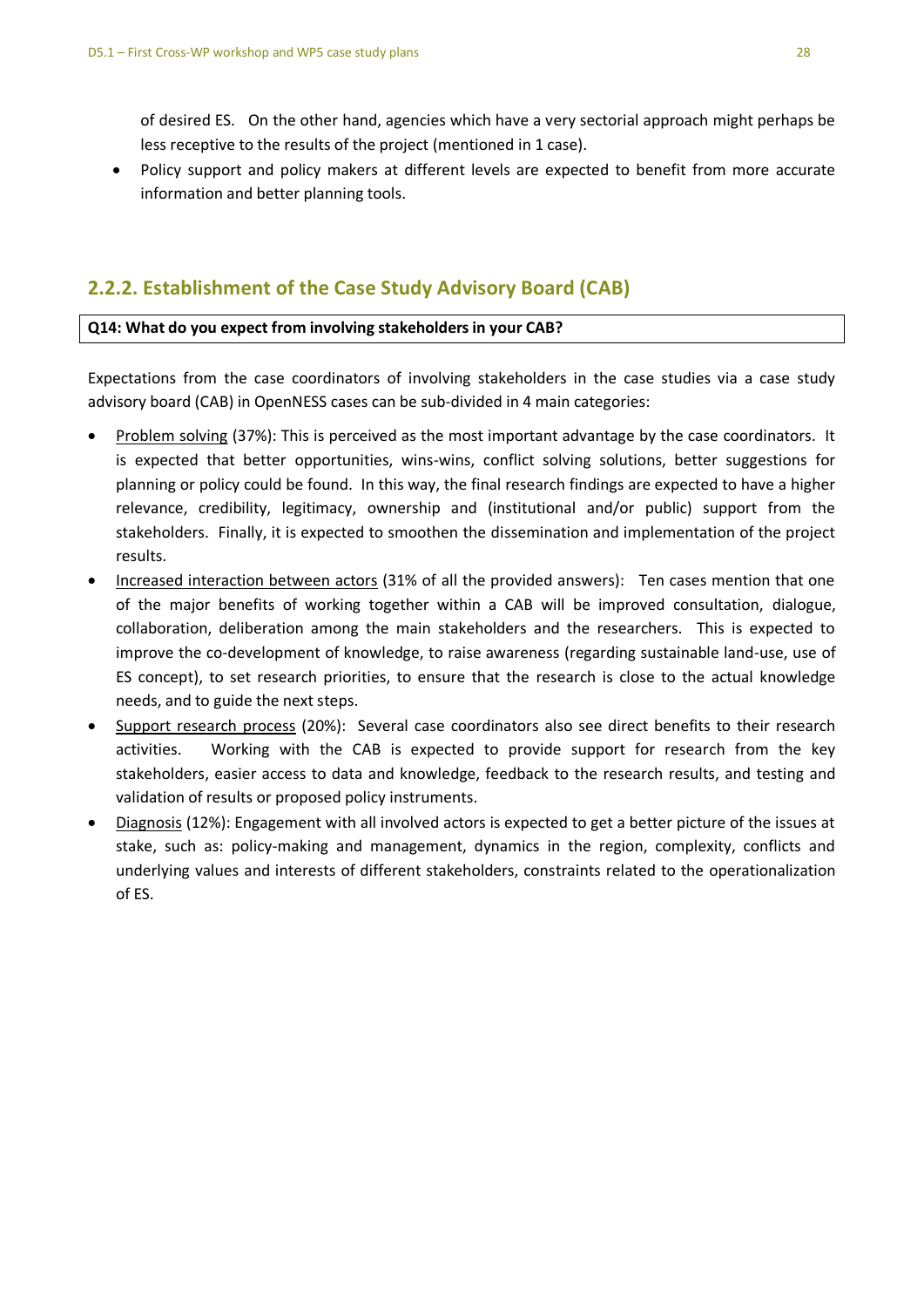

Figure 2.5: Expectation of the OpenNESS case coordinators regarding the involvement of stakeholders via the case-study advisory board (CAB), measured on October 2013 (No=27). (One project = 1 counting. Sub-projects were counted were counted separately, if the answers to the question was different for the different sub-projects).

**Q13: Have you already established a Case study Advisory Board (CAB)? If not please explain your strategy over the next 12 months?**

In total 59% of the case studies report that they had not yet formally established a case study advisory board (CAB). However, the majority report that they had already worked with individuals or institutions who they considered would be part of the CAB (see question 16), and are currently in an informal phase of establishing their CAB.

## **Q1: Role of research leader in relation to the case study**

In 15 case studies out of 27, there will be only one research leader. In the other cases, there were 2 persons selected for this role. Most of these research leaders indicated that their role in relation to the case study is that of research coordinator for the case study, and/or for a specific task within the case study (for instance based on specific expertise, especially when there is more than one research leader). In two case studies, the director of the organization is selected as research leader.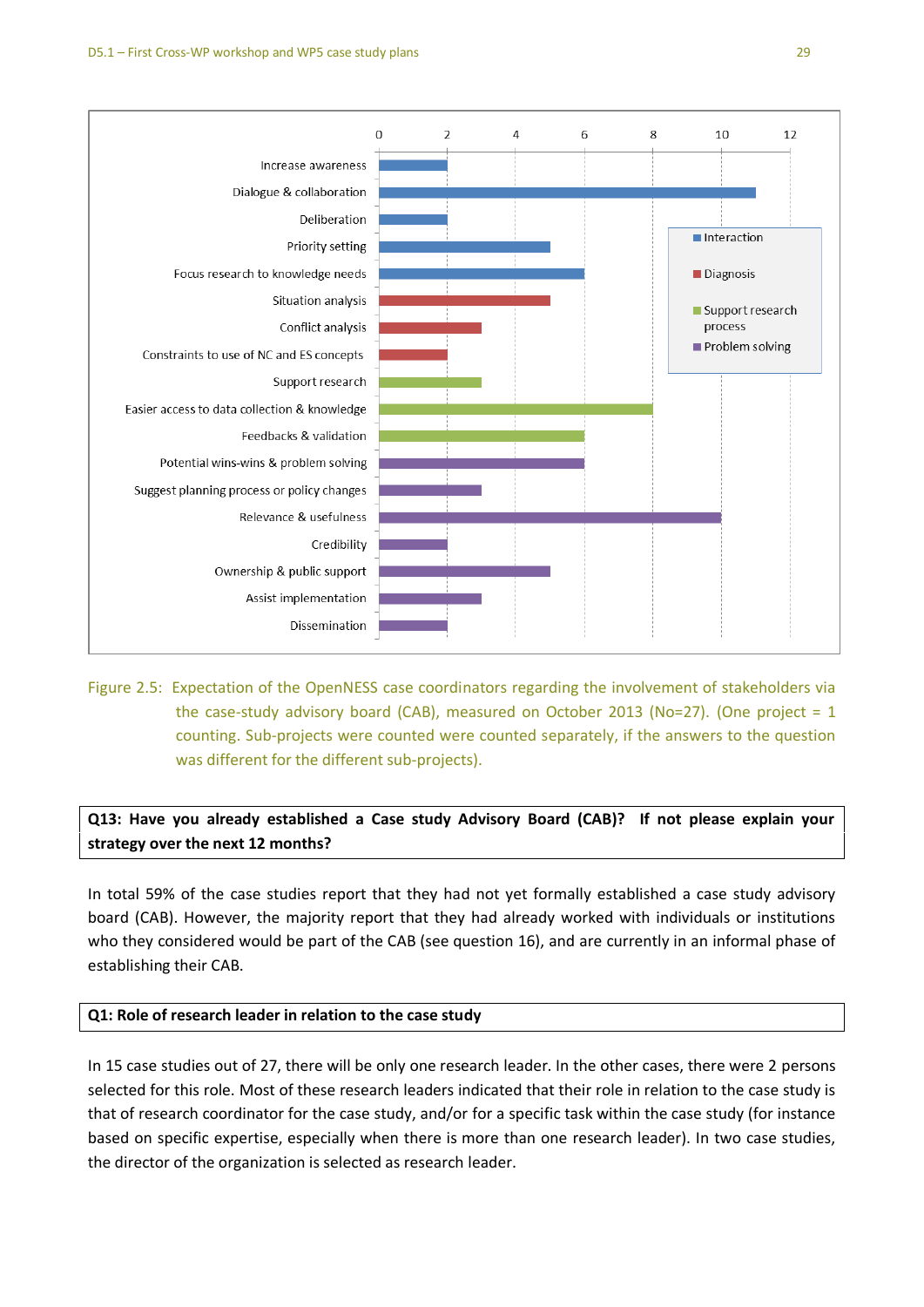Only twice, the tasks of the research leader were described in more detail, such as: the coordination of the case study team, chairmanship of different councils, contacts with relevant stakeholders and the Case Advisory Board (CAB), client-partner-communication in general, dissemination, capacity building, collaboration with WP5 and process documentation.

### **Q2: Role of case study representative in relation to the case study**

In 20 out of 27 case studies, representatives have been selected. In most cases, this will be one or two persons. Their roles include: *"representation of the Case Advisory Board (CAB), responsible for communication and public relations"* and *"continuous monitoring and support to the execution of the working plan and validation of obtained results"*.

In 3 case studies the contact person has not been chosen yet (for instance because the Case Advisory Board (CAB) was not yet established), or this box was left empty. In two cases, the organization that will deliver this representative was already decided, but specific individual was not yet selected. Another case study mentioned that the selection of a contact person was not relevant because this did not apply to their Advisory Board (which has a dynamic composition), but they also expected that some kind of "leader" might probably arise more naturally after a while.

## **Q16: Which of the CAB members have you worked with before the start of OpenNESS project?**

In total, 89% of all case studies reported that they had already worked with several of the stakeholder who would constitute their CAB. None reported that there was a problem of engaging stakeholders. However, one case (Wadden Sea, The Netherlands, No.20) reported that; "*We have consulted local policy makers involved with the case. Up to now they have not been convinced that including ES is of benefit in their case*."

## **Q15: Who are the members of your case study CAB i.e. affiliations?**

Most cases have already established a Case Advisory Board (CAB), formally or informally. In some of the case studies, the CAB was (partially) based on a pre-existing group or partnership. Nevertheless, almost every case study gave a (first) indication of the partners who are expected or who declared their interest to join the CAB. The exact composition of the CAB was strongly related to the specific focus and/or other criteria. For example, one case study will focus specifically on local and the regional or national level, so their CAB members will be mainly policy makers. Another case explicitly made the distinction between "CAB-members" and "non-CAB contacts" (aiming for instance at direct contacts with high level representatives).

Two cases mentioned that they have a 'distributed CAB': for 'Sustainable forestry in Tierra del Fuego' (No.25) the reason was that their CAB members are spread out all over the county; while for 'Restoration Warwickshire' (No.11) and 'Restoration of Essex coast' (No.22) it was rather because they operate in a business context.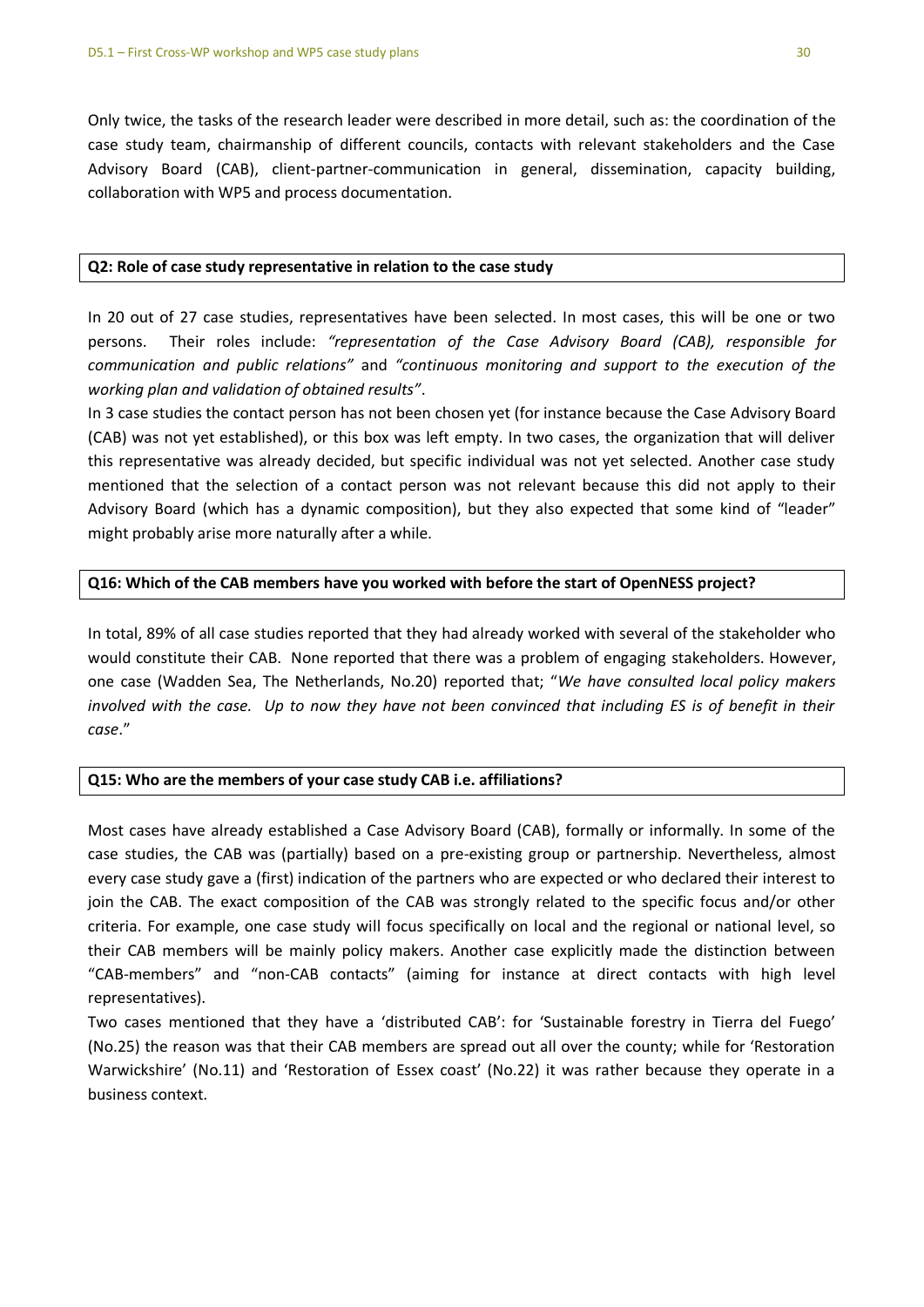#### **Q17: How were the CAB members selected?**

CAB members were selected because of different reasons. Most of the times, CAB-members are representatives from stakeholders groups, which fulfil one more of the following criteria:

Table 2.1: Considered criteria for inviting stakeholders in the CAB of the respective OpenNESS case studies.

| Relevant<br>organizations        | Organizations responsible for planning and /or management and/or conservation<br>in the area (or in the nearby surroundings) (e.g. water management, forest<br>management, planners, decision makers).                                                                                                                                                                                                                                                                                                                                                                                                                |
|----------------------------------|-----------------------------------------------------------------------------------------------------------------------------------------------------------------------------------------------------------------------------------------------------------------------------------------------------------------------------------------------------------------------------------------------------------------------------------------------------------------------------------------------------------------------------------------------------------------------------------------------------------------------|
|                                  | Large experience in the topic and/or relevant professional background<br>(especially regarding selection of scientists and policy makers).                                                                                                                                                                                                                                                                                                                                                                                                                                                                            |
| <b>Local stakeholders</b>        | Locally or regionally embedded organisations.<br><b>Providers</b> of (specific) ES in the area.<br>$\bullet$<br>Stakeholders with conflicting interests.<br><b>Users</b> of (specific) ES in the area, considering the degree to which different<br>groups depend on ecosystem services for their livelihood, income and well-being.                                                                                                                                                                                                                                                                                  |
| <b>Process-based</b><br>criteria | Power to influence decisions over ecosystem services management and<br>governance.<br>Organizations with a known or assumed interest in the area, in the theme and/or<br>in the ES/NC-approach.<br>Involvement in (collaborative) structures that have been already established<br>earlier in relation to the project area.<br>Their willingness to cooperate in the project.<br>Previous working experience with particular stakeholders and/or good<br>relationship with the case study research leaders.<br>Recommended by other stakeholders.<br>$\bullet$<br>Number: from minimum 8 and no more than 20 partners |

Stakeholder involvement can also vary over time: In one of the case studies, a first selection of both topics and stakeholders was done by the researchers, but during the first CAB meeting the focus of the case study was refined both spatially and thematically. Based on these refinements, new additional stakeholders will now be invited to join the CAB. This is a good example of using the feedback of participants for both problem framing and stakeholder representation. Another case study mentioned that membership will be reviewed annually (based on needs or changing circumstances). One case study has neither a fixed composition nor a fixed number of participants, because this is part of their strategy for the CAB to gain slowly the confidence of all stakeholders. Finally, there is a case study where no real CAB will be set up, but where they will work together with partners to the extent to which these partners are critical to the effective development of the business model.

Interestingly, one case study referred to a specific law which describes how members involved in a participatory process should be selected.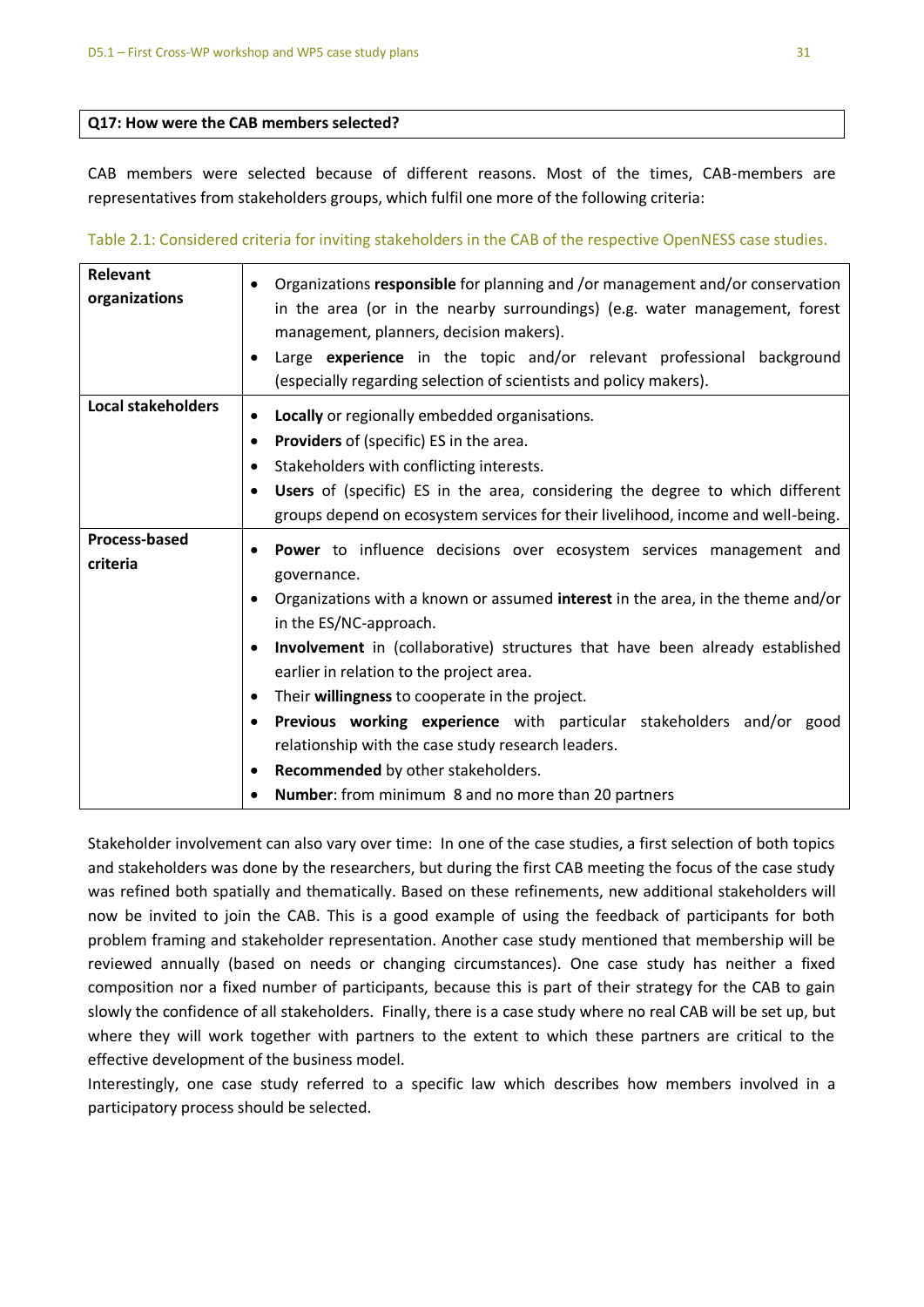## **Q18: Is there anyone (or group) not represented? If yes, why?**

There is wide range of replies related to absence of stakeholders:

- In some cases, this was answered with a clear "No" or was left blank.
- "We don't know yet" or "Not yet applicable".
- In some cases, it was a deliberate choice to limit the number of stakeholders at the CAB, based on the focus and/or the targets of the project (e.g. representation based on relevance of partners for forest management and biodiversity). Another reason is to limit the CAB into a manageable size.
- Some cases were aware of a problem of under-representation, but they were still working on a solution (for instance by looking for additional representatives).
- Case study leaders mentioned that they could only invite the stakeholders, but they actually did not know if they will show up (on the longer term). Stakeholders groups could decline participation due to lack/loss of interest or due a low "willingness to negotiate and compromise". These are common problems with participatory approaches. In one of the case studies, a stakeholder deliberately chose not be become actively involved, but preferred to stay only a corresponding member at the moment.

It was interesting to see that some of the case study leaders also mentioned a strategy to include a wider group of stakeholders in the project through other ways of involvement (apart from the CAB), so that their opinions can also be integrated.

## **Q24: How do you perceive the level of trust between the different CAB members?**

In 13 of the case studies (48%) the perceived level of trust among stakeholders was high, although some cases realized that the real issues are not yet addressed or that some important stakeholders are not yet included (e.g. stakeholders with direct personal stakes). In this way, it is possible that distrust and conflicts could potentially appear in the future.



## Figure 2.6: Perceived level of trust among the different CAB members in 27 OpenNESS case studies, estimated at October 2013.

In 6 cases, the level of trust was low of medium, mainly due to historical reasons. In one case, there was fear that involvement in a research project might expose some none-compliance related to certain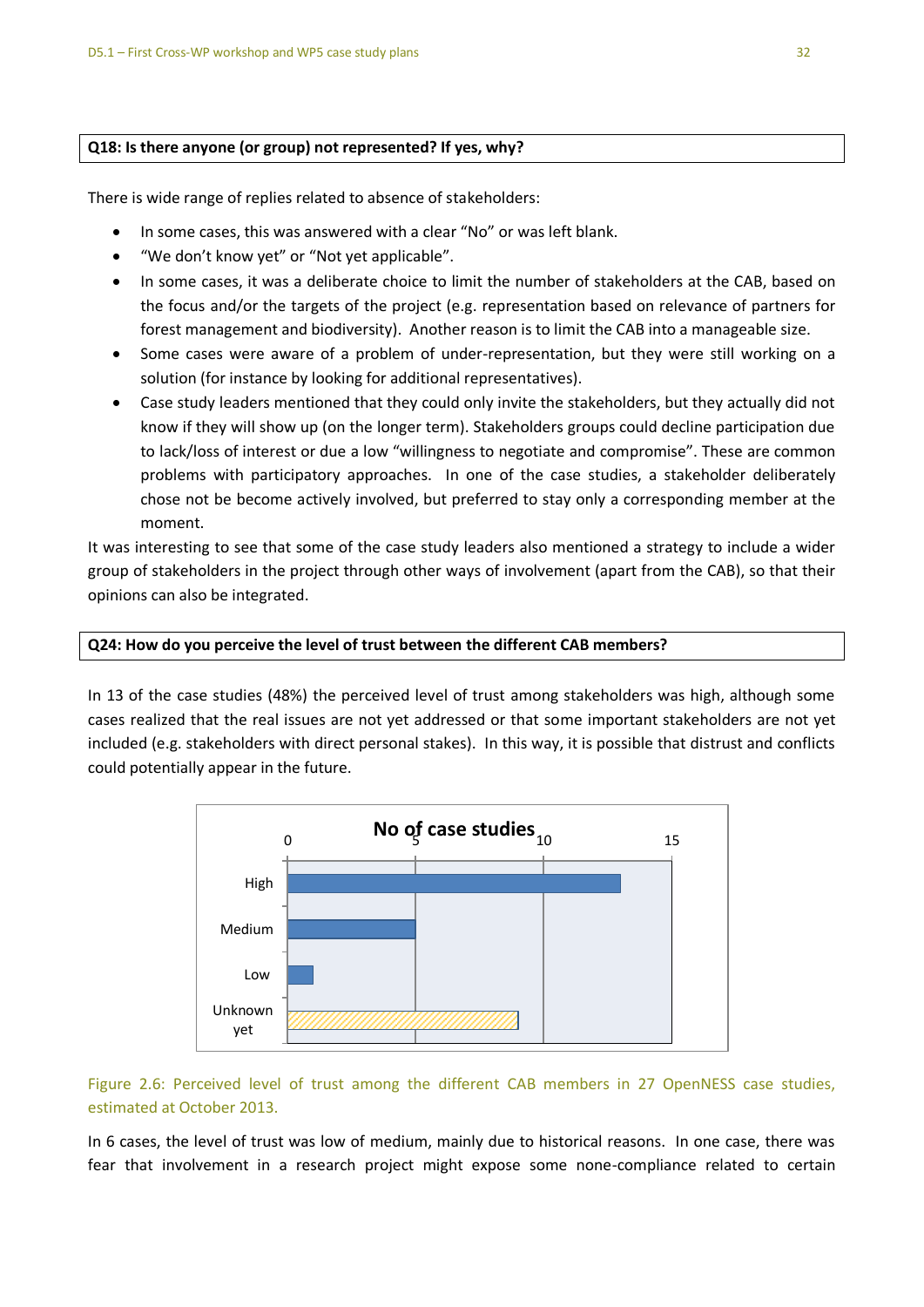environmental laws. Two cases mentioned that they will use the help of another organization that can act as a trustworthy mediator in the process. For 9 cases it was still too early to make a judgment about this topic.

# **2.2.3. Functioning of the Case study Advisory Boards (CAB)**

## **Q25: Why was the topic(s) for further investigation in OpenNESS selected (i.e. the sub-project)?**

There is quite a diversity in the answers. Some are addressing combinations of arguments in their statements. Actor-specific arguments being mentioned concern the relevance or importance to researchers, to planners, to the CAB, and/or to stakeholders (more in general or by several of these groups). In line with actor-specific arguments, connection to current policy practice and/or demand is mentioned several times, as is connection to the OpenNESS goals and expertise.

A second group of reasons are instrumental (goal-related) arguments, which are quite similar as those addressed under question 11 (see below in this document): making ES explicit, uptake in management/planning, awareness raising, conflict resolution, etcetera.

Table 2.2: Arguments for selecting the topic(s) for investigation in the OpenNESS cases (number refers to the frequency this argument was mentioned).

## *Actor-specific arguments:*

| Connection to current policy practice/demand/targets                  | 4 |
|-----------------------------------------------------------------------|---|
| Connection to OPENNESS goals and expertise                            | 4 |
| Good opportunity for a project occurring in practice                  | 4 |
| Agreed by the CAB                                                     | 3 |
| Based on stakeholder consultation                                     | ς |
| Project researchers consider it to be important/interesting/promising | 2 |
| Interest amongst the planners to maintain nature/ES                   |   |
| Postponed until the CAB is established                                |   |

## *Instrumental (goal-related) arguments:*

| Need for awareness raising with respect to the concept                   |  |
|--------------------------------------------------------------------------|--|
| To support societal-policy debate on an important current societal issue |  |
| Need for integration of ES in planning                                   |  |
| To support conflict resolution                                           |  |
| Need for more information on these ES                                    |  |
| Lack of attention for these ES                                           |  |
| Need for better understanding multi-interest decision making             |  |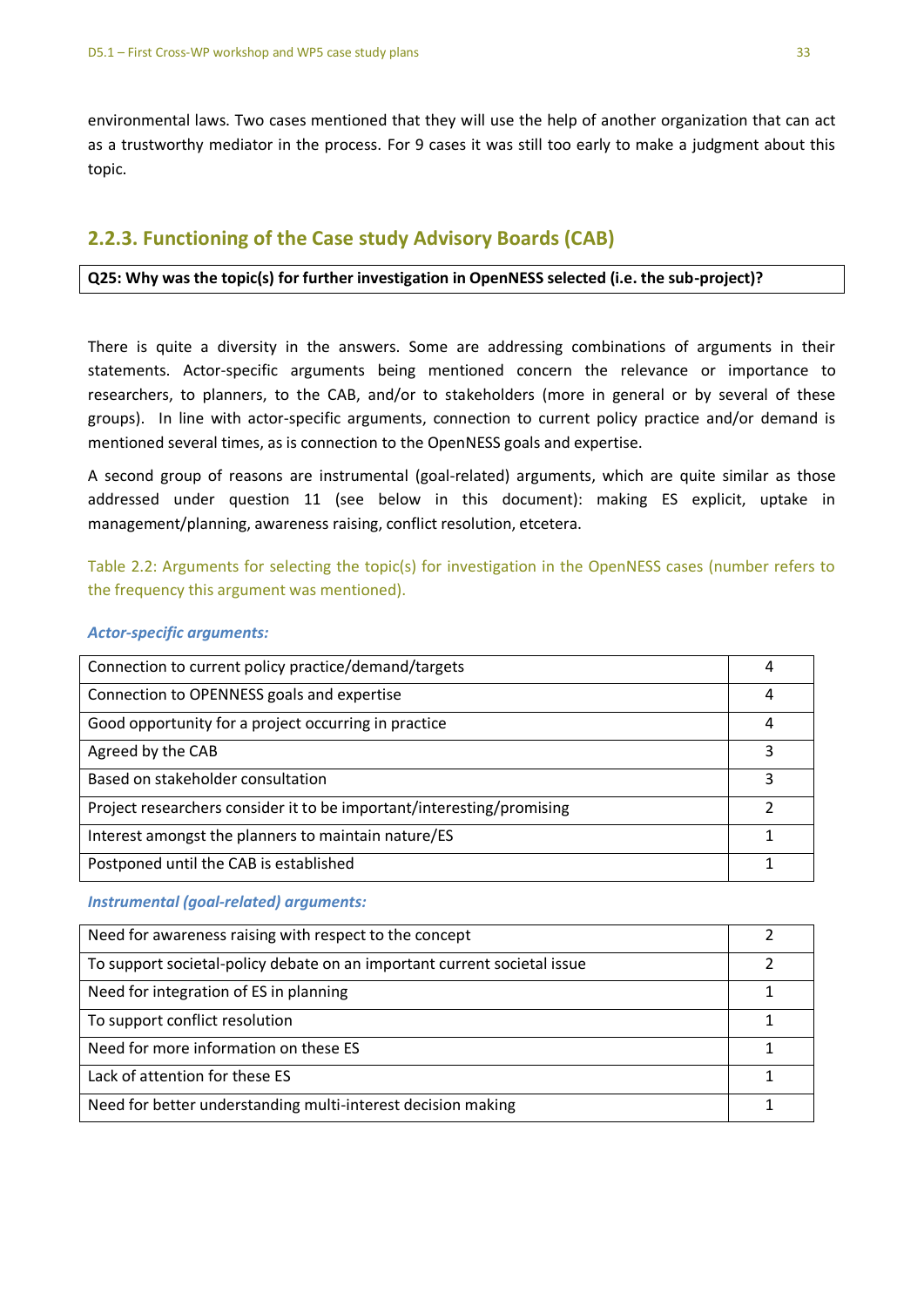#### **Q26: Who was involved in the selection of this issue/topic?**

In most cases, researchers, the case study team and/or the CAB have selected and/or agreed on the topics/issues. In two of the case studies, this choice has been made after a stakeholder-wide consultation process (although we do not know which stakeholders were involved here). Sometimes, also managers and directors were involved in this choice.

Twice, there is a reference made to a previous project, where the needs of managers and local stakeholders were expressed or which responded to national and regional objectives and conflicts.

#### **Q20: How are decisions made within the CAB?**

In most cases, there was a clear choice to avoid voting as much as possible. Consensus building (also called "common agreement" or "deliberation") was chosen by almost all the case study leaders as the way for decision-making within their CAB. One stakeholder explained that when a high degree of acceptance is needed, voting has to be avoided, because this would not be a good start for sustainable management in the area. A few procedures for consensus building were mentioned: negotiation between the demand and supply sides of ES, and 'action-support coaching' based on inputs from actors in the CAB (e.g. "territory game").

Only a few case study leaders indicated that a democratic vote was the normal procedure (although many issues are agreed without a formal vote) or that democratic and/or informal votes are expected as alternative procedures for decision making. In some cases, a decision-making-procedure was not yet defined.

It was also mentioned twice that the CAB will not make any real decision at all. The role of the CAB in one case was limited to establish a forum for dialogue and information exchange and to support the corresponding Ministry of Agriculture and Forestry in broad and important forest policy questions. In the other case study, the actual decisions will be made by the relevant planning authorities. Probably, this might be also the same for several of the other cases (considering that the mandate of the CAB is mostly limited to an advisory role - see Q21). So there might be some differences in the interpretation of this question about decision-making: decision about the advice, or decision about the implementation of the advice?

#### **Q21: Does the CAB have an official mandate to tackle the concerned topic?**

**Q22: Which organization (in or outside the CAB) has the authority to implement the decisions of the CAB?** 

Only in a few cases, the CAB itself has real implementation power. In most cases (15 out of 27, 55%), the CAB has no (official) implementation power. On the other hand, their advisory role might be crucial, and some of the involved stakeholders do have a mandate to implement specific actions. In that way, there is a wide variety of stakeholders that have a responsibility in the implementation after all. These responsibilities can be very diverse.

However, not all cases are not yet sure what kind of mandate they will have. Some cases mentioned that their implementation power will depend on the results of the investigation and the decided actions.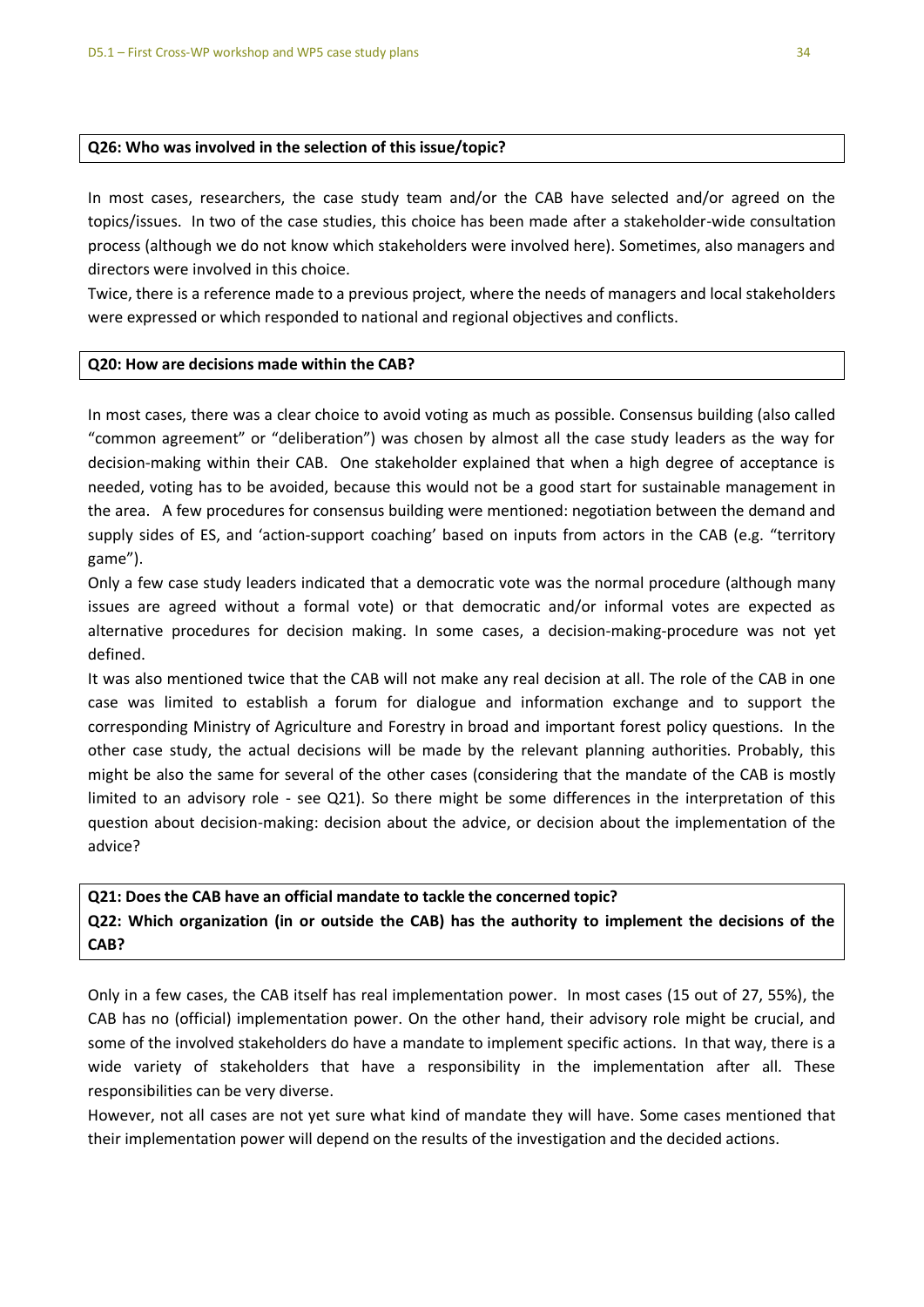# **2.2.4. CAB activities**

## **Q27: What has already happened since the beginning of OpenNESS (i.e. since Dec 2012)**

All case studies reported that they had made progress since Dec 2012. This varied between identifying the issues (~90%); the methodology to be tested (~75%); conducting preliminary data gathering and field visits (~25%); to not yet consulting the stakeholders but formulating models considered relevant (~5%). It was noted that the opportunities to engage with stakeholders was a factor controlling the progress of the work since Dec 2012.

## **Q19: Dates of meetings with the CAB (representatives)**

Several of the case studies reported having several meetings. Four cases have met with their CAB four times, while most had only met once (19 case studies, Figure 2.7). This again reflects the early stage of many of the case studies.



## Figure 2.7: Number of the meetings with the CAB in 27 OpenNESS cases, measured on October 2013.

Several case studies have however forecasted that their first meeting will take place by February 2014. A time trend of the occurrence of the first CAB meeting reveals a healthy increase, with around 50% of the case studies having a fixed date of meeting their CAB (Figure 2.8).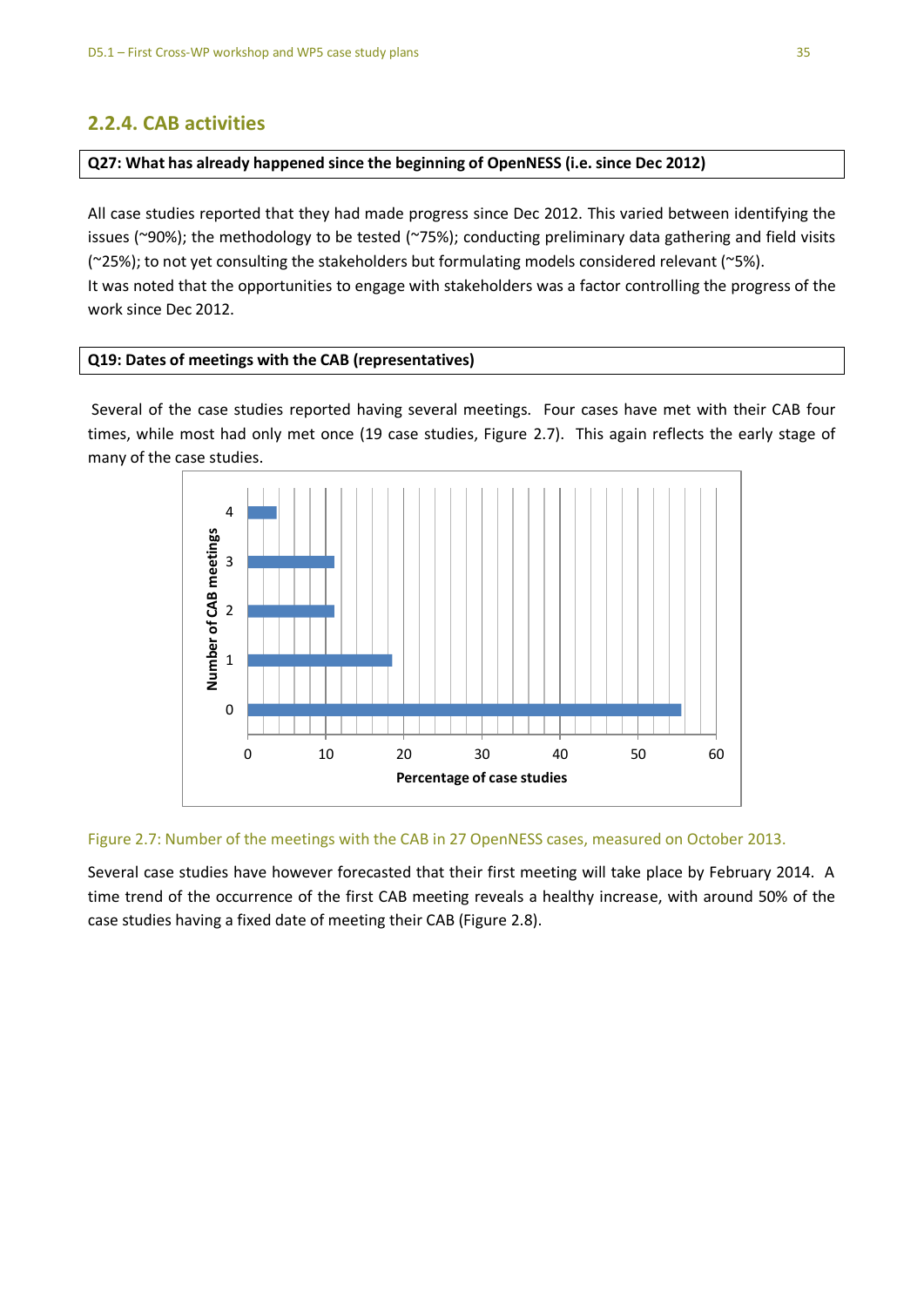

## Figure 2.8: The anticipated first CAB meeting of OpenNESS cases (cumulative).

#### **Q31: Planned consultation steps with CAB and stakeholders**

92% of case studies will have held some form of CAB consultation within the next 3 months. This shows the progress of the projects.

**Q23: How will you maintain records of the consultation steps and decisions taken in relation to the CAB and wider stakeholder engagement? (e.g. logbook, minutes of meetings,…)**

70% of the case studies reported that they will or intend to keep minutes of formal CAB meetings, as a means to record decisions.

## **2.2.5. Use of ecosystem services and natural capital concepts**

**Q11: Why do you use the ecosystem service and natural capital concepts in your project? What do you hope to achieve differently compared to earlier concepts/approaches?** 

Clearly usefulness and innovativeness of the concepts for integrating nature in planning/management, as well as the holistic character of the related approach, appeals to most of the respondents. Related to that are the expected capacities that the concepts will: 1) make ES explicit that often are not highlighted or ignored, 2) identifying community benefits, 3) linking societal preferences with land use management options, 4) awareness raising, 5) support to conflict resolution, and 6) to be action-oriented.

Two research perspectives are also mentioned: 1) the need for better understanding of these concepts, and 2) the belief that science based on these concepts can provide objective and/or independent knowledge input in the management/policy process.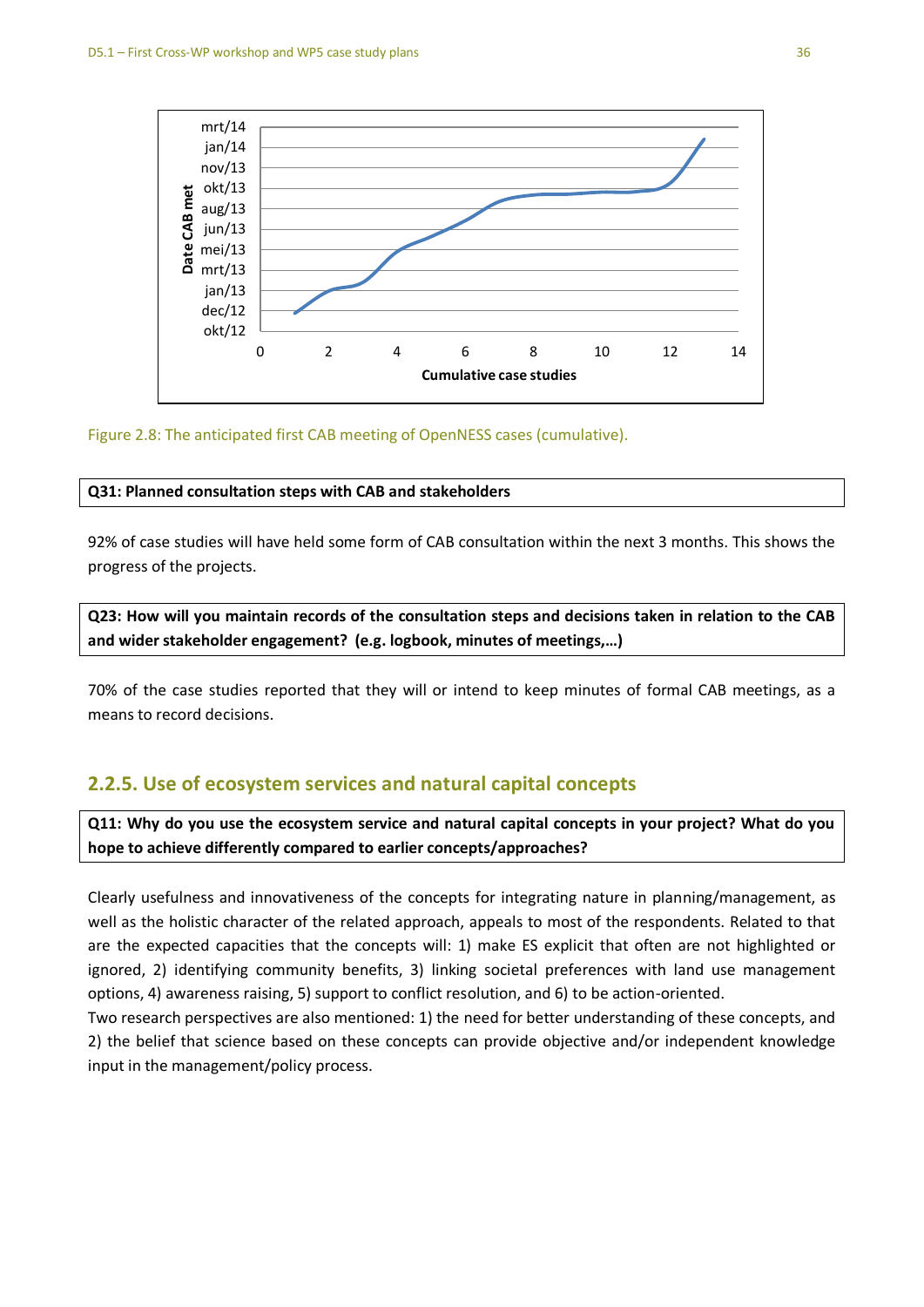Table 2.3: Arguments for using ecosystem service and natural capital concepts in the OpenNESS cases (number refers to the frequency this argument was mentioned).

| <b>Expectations of the concept</b>                                                                     |              |
|--------------------------------------------------------------------------------------------------------|--------------|
| ES is useful/innovative for integrating nature in planning/management                                  | 11           |
| ES is a more holistic, multi-faceted and dynamic approach than traditional concepts                    | 10           |
| ES is useful/innovative for identifying and providing community benefits                               | 6            |
| Make ES explicit, e.g. highlighting services that currently seem ignored or undervalued in<br>planning | 5            |
| To link societal preferences and land-use decisions with the use and impacts on natural<br>resources   | 4            |
| Awareness raising + shared understanding                                                               | 4            |
| Support conflict resolution                                                                            | 3            |
| Action oriented                                                                                        | $\mathbf{1}$ |
| Objective/independent knowledge input in management/policy process                                     | 1            |
| The need for better understanding of these concepts                                                    | 1            |
| <b>Demand</b>                                                                                          |              |
| Stakeholder showed an interest                                                                         | 1            |
| <b>Specific applications</b>                                                                           |              |

| Better understanding of the effects of climate change to biodiversity and ES gains       |   |
|------------------------------------------------------------------------------------------|---|
| Support a diversity of specific ES applications, such as biodiversity offsetting and PES | - |

## **Q12: What might be (potential) barriers to the use of the ecosystem services approach in your project?**

Not all respondents indicate they envisage barriers, but the ones who do, refer to quite a diversity of issues, sometimes in combination. The complexity of the concepts and related approach is mentioned several times. Related to that is the rather abstract character of the concepts, which make it difficult to relate to from every day practice and, partly perhaps because of unfamiliarity, also leads to misunderstandings and miscommunication. Still, even when it is relatively clear what the concepts may bring to practice, practice may not be eager to embrace it. One reason that is referred to several times is a resistance to change, which is common to many practices, including land use management.

Another reason may be the suspicion that the use of the concepts may lead to results that are in contrast with one's own interest (e.g. groups benefiting from destructive harvesting practices). In fact, the approach may also be discredited if only conservationist criteria are taken into account, potentially neglecting other land uses. For nature conservation groups, they may be sceptical to the concepts for other reasons, e.g. the anthropocentric nature of the concept, disregarding the intrinsic value of nature, and financial turn often taken in ES approaches.

Finally, a group of research challenges are mentioned as barriers, such as: contradictory scientific evidence, methodological challenges, problems of limited data, limited availability of resources and time, and lack of historical perspective.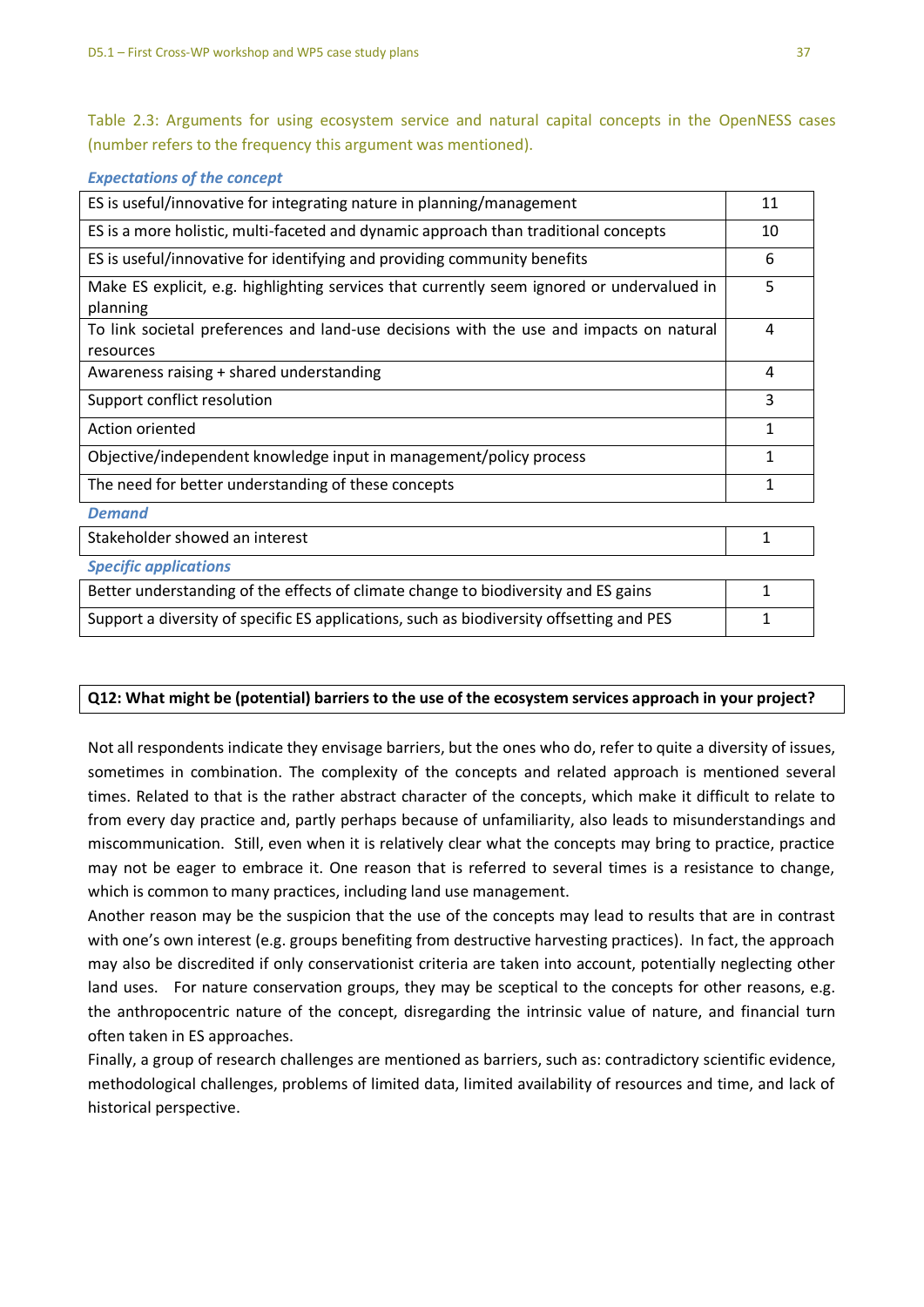Table 2.4: (Potential) barriers to the use of the ecosystem services approach in the OpenNESS cases (number refers to the frequency this argument was mentioned).

| <b>No barriers yet</b>                                                                     |                |
|--------------------------------------------------------------------------------------------|----------------|
| No barriers detected or envisaged yet                                                      | 5              |
| <b>Concept (mis)understanding</b>                                                          |                |
| Complexity of the ES approach                                                              | 4              |
| Misunderstanding/lack of common understanding stakeholders                                 | 4              |
| Novelty of the concept, unfamiliarity with the concept amongst stakeholders                | 4              |
| ES is abstract, does not seem directly relevant to practice/life                           | 2              |
| <b>Lack of public engagement</b>                                                           |                |
| Lack of interest/support from stakeholders                                                 | 4              |
| Lack of public participation                                                               | 1              |
| <b>Controversy</b>                                                                         |                |
| Anthropocentric character of the concept. Lack of taking into account the intrinsic values | 3              |
| is criticized.                                                                             |                |
| Resistance to change in current practices:                                                 | 3              |
| Incorporate ES into the existing planning tradition which is based on traditional nature   |                |
| elements                                                                                   |                |
| Unwillingness for changing existing rules in the planning and in legislation processes     |                |
| A strong emphasis on timber production                                                     |                |
| Conflicting interests (e.g. parties who profit from (nature) destructive activities)       | $\mathbf{1}$   |
| The money component (e.g. regarding financial compensation)                                | 1              |
| Disagreement regarding the role of traditional practices                                   | $\mathbf{1}$   |
| Using only conservationist criteria                                                        | $\mathbf{1}$   |
| <b>Research challenges</b>                                                                 |                |
| Lack of data/information                                                                   | $\overline{7}$ |
| Limited availability of resources, time                                                    | 3              |

| Limited availability of resources, time                                                    |  |
|--------------------------------------------------------------------------------------------|--|
| Methodological challenges: Difficulties in establishing the links and relations underlying |  |
| the 'cascade' model                                                                        |  |
| Contradictory scientific evidence                                                          |  |
| Lack of historical perspective                                                             |  |

# **2.2.6. Expected outputs/deliverable and possible risks**

**Q33: Expected outputs/deliverable relevant for the aims and objectives of OpenNESS**

While all case studies are ultimately testing the usefulness of the ecosystem service concept, over 50% of the case studies reported this as the expected outputs/deliverable from the project. About 20% expected to deliver a scientific paper, and 3 reported they would deliver a report or demonstration leaflet with the key results and lessons learned.